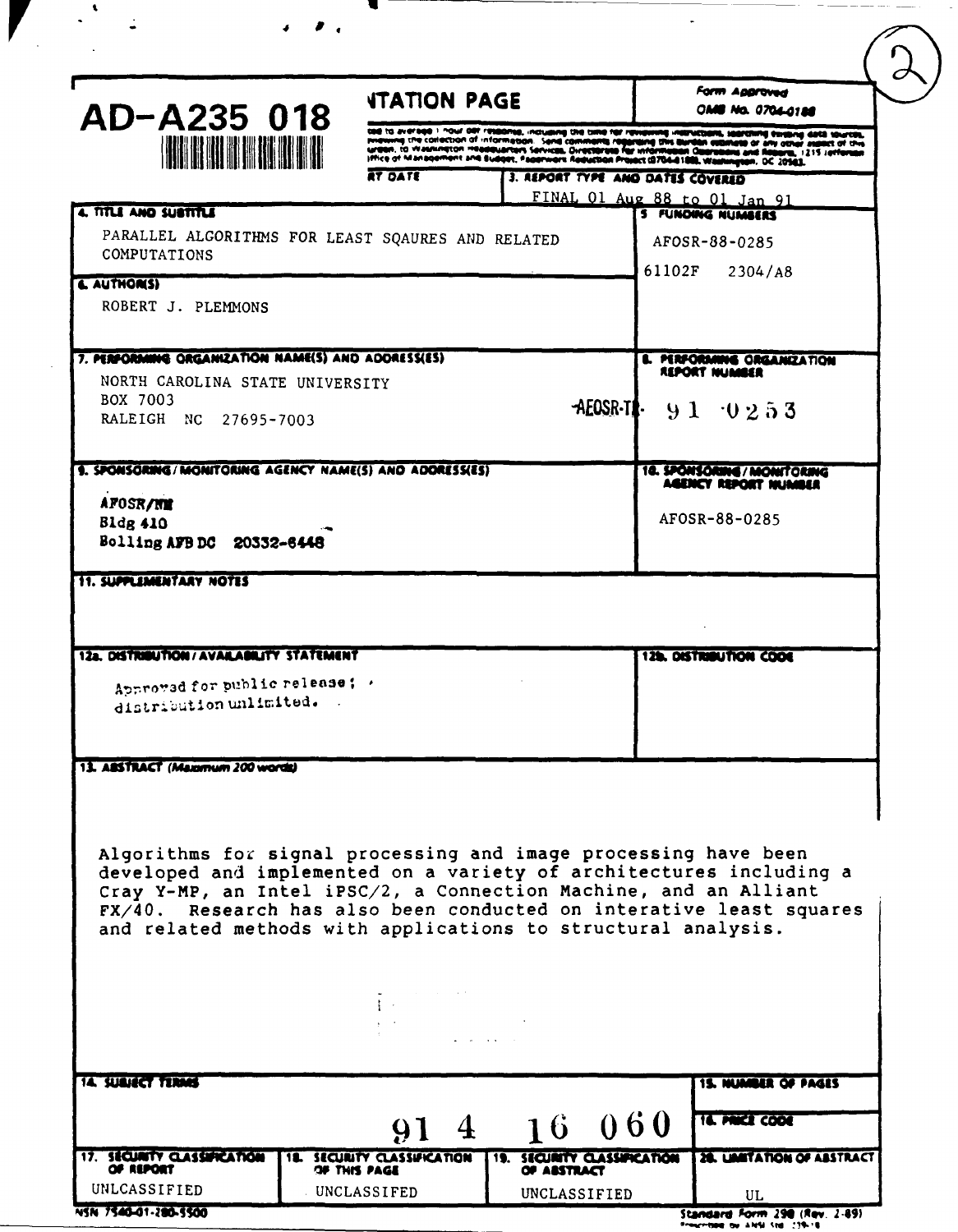# **FINAL REPORT**

**Grant. No.: AFOSR - 88 - 0285**

**Grant Period 30 mos.: 8-1-88 to 1-31-91**

# **Parallel Algorithms**

# **for**

# **Least Squares**

# **and Related Computations**

# **Robert J. Plemmons**

Dept. Mathematics **&** Computer Science Wake Forest University, Box **7388** Winston-Salem, **NC 27109**

 $\mathcal{H}$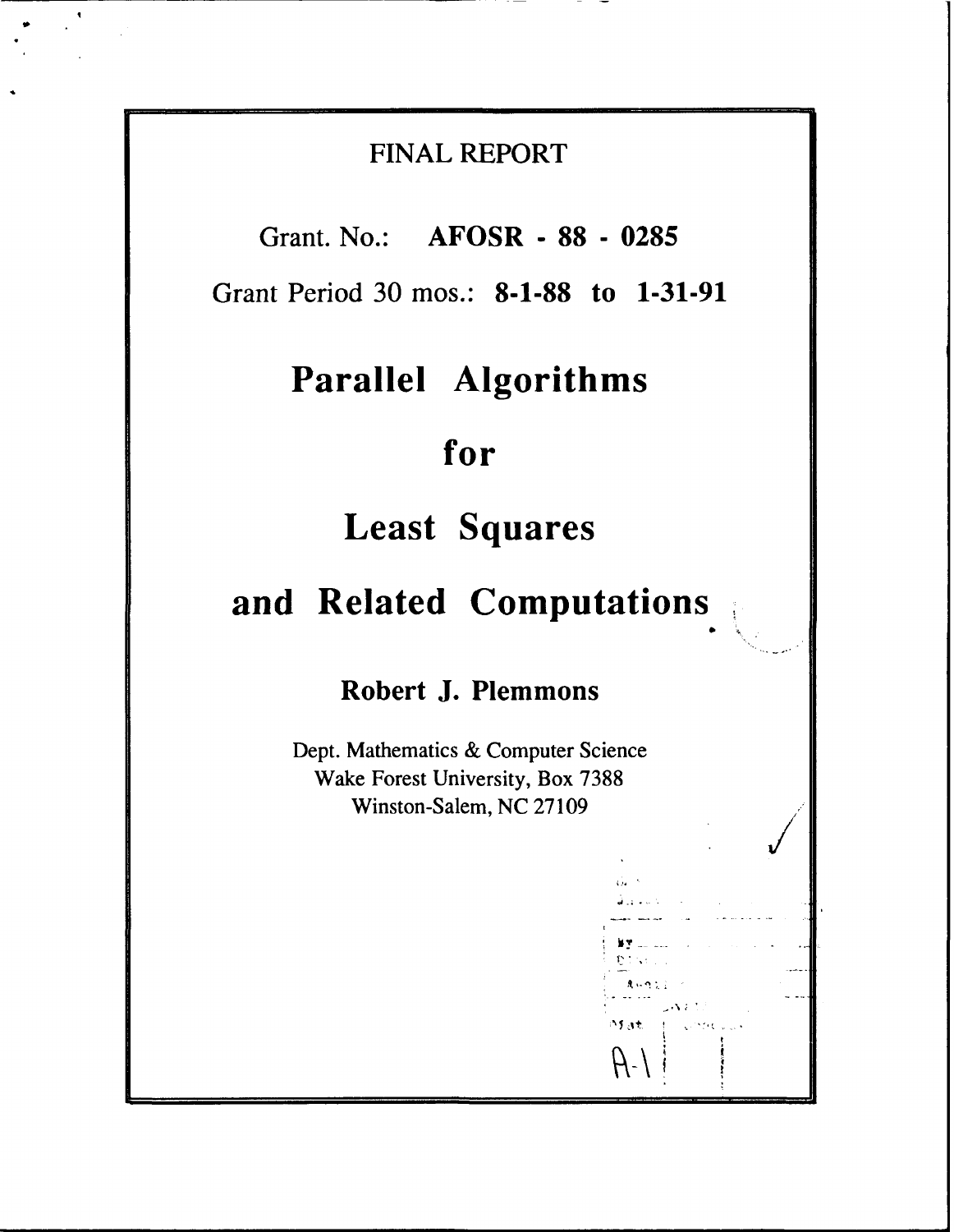$\frac{1}{2}$ 

 $\bullet$  $\ddot{\phantom{1}}$ 

 $\ddot{\phantom{0}}$ 

# **Final Report - Table of Contents**

|  | 12 |
|--|----|
|  | 12 |
|  | 14 |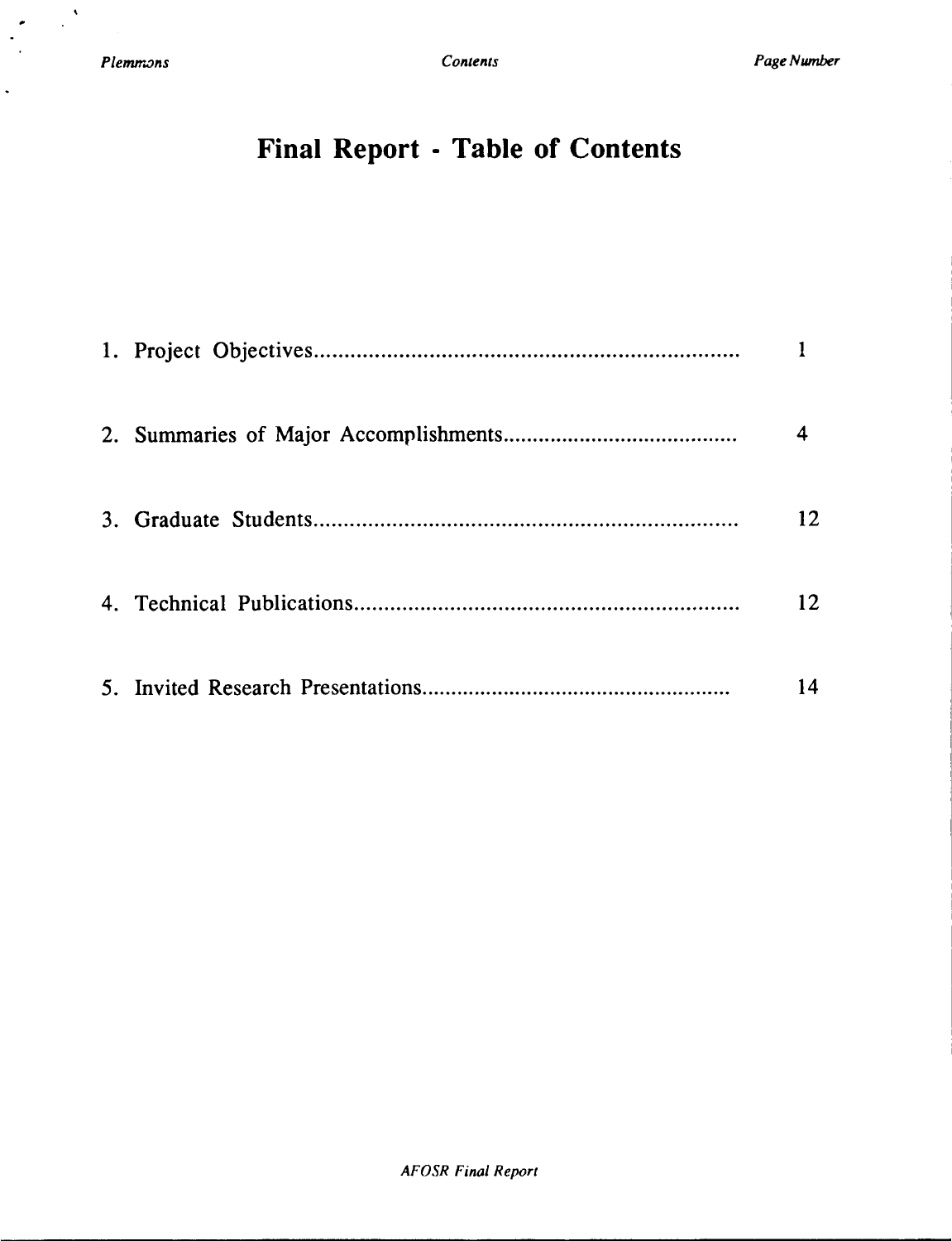## **1. Project Objectives**

This represents a *comprehensive final report* on our research project, which is concerned with the design and testing of new algorithms for least squares computations, with particular emphasis on applications to signal and image processing and to computational methods in structural analysis. The primary objectives of the project were to mathematically develop, test, and analyze fast numerical algorithms for the efficient solution to computational problems on modern high performance computers.

Matrix computations, including the solution of systems of linear equations, least squares problems and algebraic eigenvalue problems, govern the performance of many applications on modern vector and parallel computers. In order to meet some of the challenges of this emerging new generation of machines, the goals of this project have been to develop techniques in matrix computations for efficient implementation on advanced computer architectures. Multiprocessing technology is still evolving and is predicted to be the dominant methodology in the computer industry by the next decade. The full potential of parallel computation will be realized in signal and image processing computations only when parallel architectures are combined with system interfaces, computational strategies, and numerical algorithms into integrated signal environments. Our purpose has been to address each of these topics. The research described here is expected to have impacts on science and engineering as part of a continuing development of the computational foundations of technology. As in other fields, scientific computation has emerged in these areas as a third major paradigm beside theory and experimentation.

We have developed and implemented algorithms on a variety of architectures, including: a Cray Y-MP supercomputer at our newly operational North Carolina Supercomputing Center in the Research Triangle Park, an Intel iPSC/2 distributed memory multiprocessor at the Oak Ridge National Laboratory, a Connection Machine CM/2 at the Argonne National Laboratory, and our own Alliant FX/40 vector-multiprocessor. The Alliant was purchased by AFOSR funds under the Defense Department DURIP Program in 1988.

Applications of our work to the practical real-world problems of least squares estimation methods in signal and image processing and to computational methods in structures and fluids have been made. Our main objective in least squares computations has been to develop fast recursive algorithms for linear prediction of one and two dimensional time series in adaptive signal processing: identification, estimation and control. Our schemes are amenable to implementation on parallel processing systems, especially distributed memory architectures such as the Intel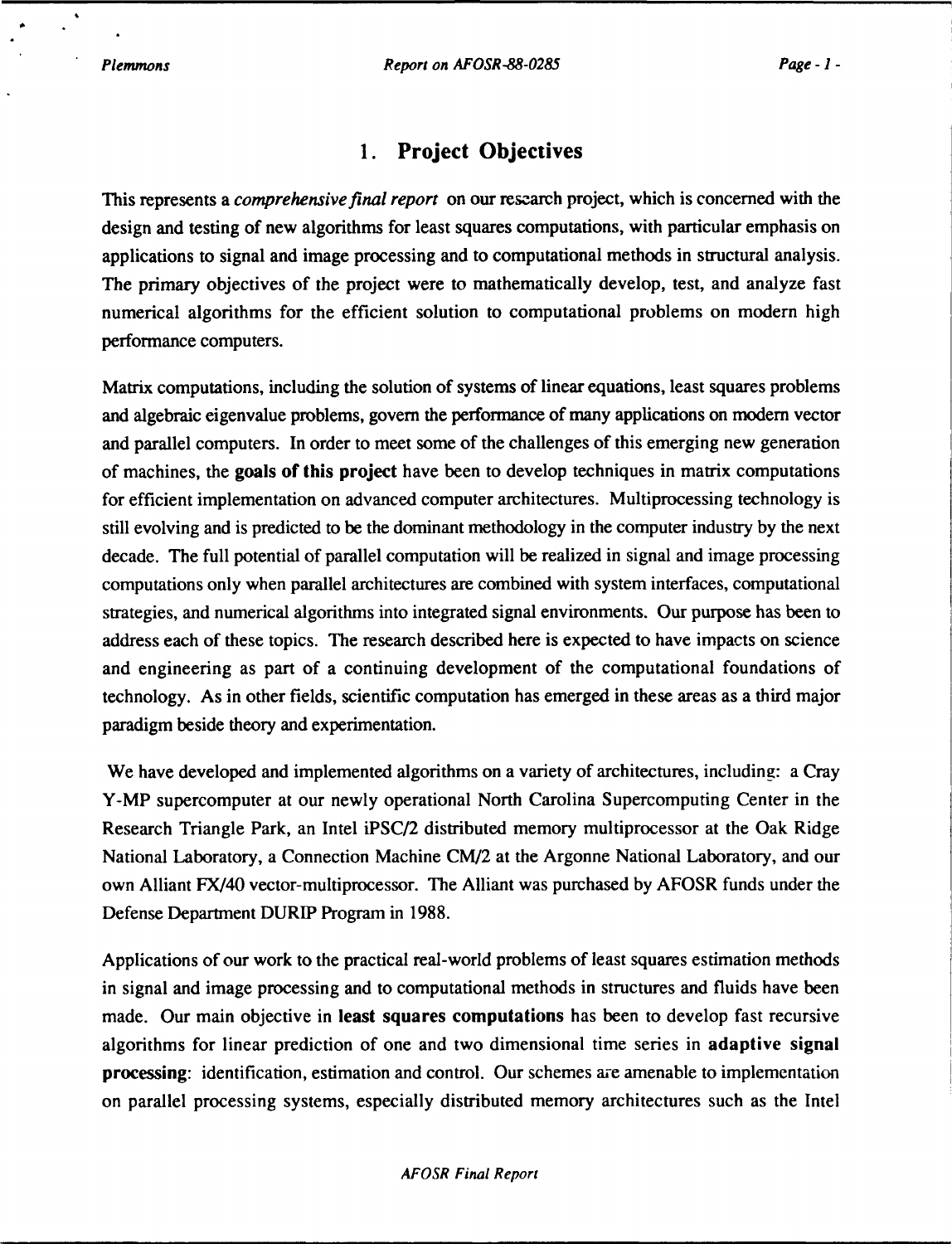iPSC/2 Hypercube. This work in developing parallel algorithms for recursive least squares has produced some especially important recent results which have led to several technical research papers involving the principal investigator and his students during the reporting period.

Very recently, the principal investigator, along with co-researchers W. Ferng, G. Golub and D. Pierce, have made some important strides in developing fast adaptive condition estimation schemes for recursive matrix modifications. Condition estimation is important is assessing the reliability and accuracy of linear predictors in signal processing and control, and has important potential applications to target tracking. Figure 4 in Section 2 illustrates applications to target tracking.

Applications of our work on **image processing** algorithms include large scale computations for full 3D image reconstruction problems. We would like to accelerate these computations by the use of parallel multilevel methods. Defense Department contractors, such as General Electric, would like to build (and are building) massively parallel computer systems for these applications. Even with 1024 processors, the computations may be too slow for the DOD applications, e.g., fast inspection of jet engine rotor blades: thus the need for a multilevel approach in a parallel environment to accelerate the computations. (For instance, the B- **I** Bomber did not participate in the recent Gulf War, in part, because of defects in the engine turbine rotor blades.) One of my former Ph.D. students, Air Force Major Douglas James, is involved in research on this topic. He is currently assigned to the U.S. Air Force Academy.

We have also worked in the areas of iterative least squares and related methods with applications to structural analysis. Here we are concerned with the solution of the fundamental problems of equilibrium: for instance in elastic analysis - that of finding the stresses and strains and solving redesign problems, given a finite element model of a large complex structure and a set of external loads. To obtain the solution of this constrained minimization problem, a variety of algorithms involving the displacement method or the force method can be applied. Our work on this topic has led to new approaches involving least squares conjugate gradient iterative nullspace methods combined with substructuring. Major Douglas James has written his Ph.D. dissertation in this area, and several technical publications have been written on this aspect of our project.

In addition to research with direct applications to the areas of recursive least squares methods in signal and image processing, and to computational mechanics, the principal investigator has been involved, along with K. Gallivan and A. Sameh at the University of Illinois, with the development of a comprehensive treatise (publications 7, 9) on parallel algorithms for dense computations in linear algebra. The work has recently been published in a general reference book on parallel algorithms by SIAM.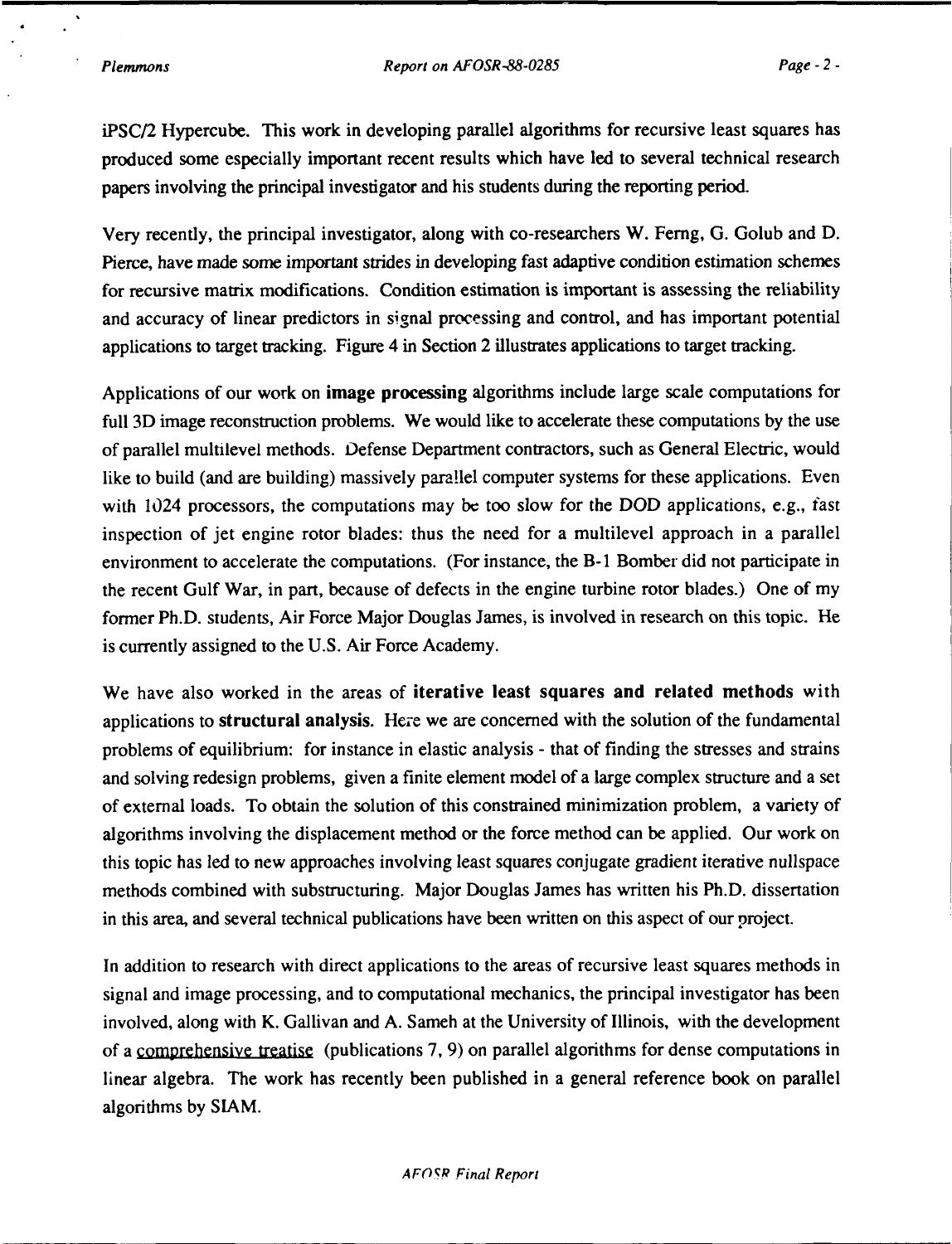### **2. Summaries of Major Accomplishments**

Abstracts of the most significant research findings are given in this section of the report. Referenced publications can be found in Section 4. We include a cumulative record of research summaries of papers written under this grant.

Least Squares Modifications with Inverse Factorizations: Parallel implications. The process of modifying least squares computations by updating the covariance matrix has been used in control and signal processing for some time in the context of linear sequential filtering. Here we give an new approach to the process and provide extensions to downdating. O  $\pi$  rurpose is to develop algorithms that are amenable to implementation on modem multiprocessor architectures. In particular, the inverse Cholesky factor  $R^{-1}$  is considered and it is shown that the inverse  $\mathbb{R}^{-1}$  can be updated (or downdated) by applying the same sequence of orthogonal (hyperbolic) plane rotations that are used to update (downdate) R. We have attempted to provide some new insights into least squares modification processes and to suggest parallel algorithms for implementing Kalman type filters in the analysis and solution of estimation problems in signal processing. This is joint work with former Ph.D. student C. Pan. (See publication 1.)

#### \* Least Squares Multiple Updating Algorithms on a Hypercube.

Parallel algorithms for multiple updating methods in recursive least squares computations are investigated. Comparisons of updating algorithms by carefully implemented orthogonal Householder and Givens algorithms are made on the iPSC hypercube distributed memory multiprocessor system. Overall, the performance of updating by orthogonal Householder reflections using a row oriented storage scheme is superior to those of Givens rotations using a row oriented scheme and the greedy Givens sequence on the hypercube, for our application. In particular, the *communication complexity is independent of the number of vectors being updated.* The methods we describe can also be adapted to the parallel computation of general orthogonal factorizations involved in least squares problems. We have in mind applications to windowed recursive least squares filtering schemes for near real-time computations on distributed memory architectures. This is joint work with D. Agrawal and Computer Engineering graduate student S. Kim. (See publication 2.)

#### **0** Recursive **Least** Squares **Computations on** a Vector-Multiprocessor.

We consider parallel implementations of algorithms for recursive least squares computations based upon the information matrix and the covariance matrix updating methods. The target architecture is a shared-memory multiprocessor, and test results on an Alliant FX/40 system with vector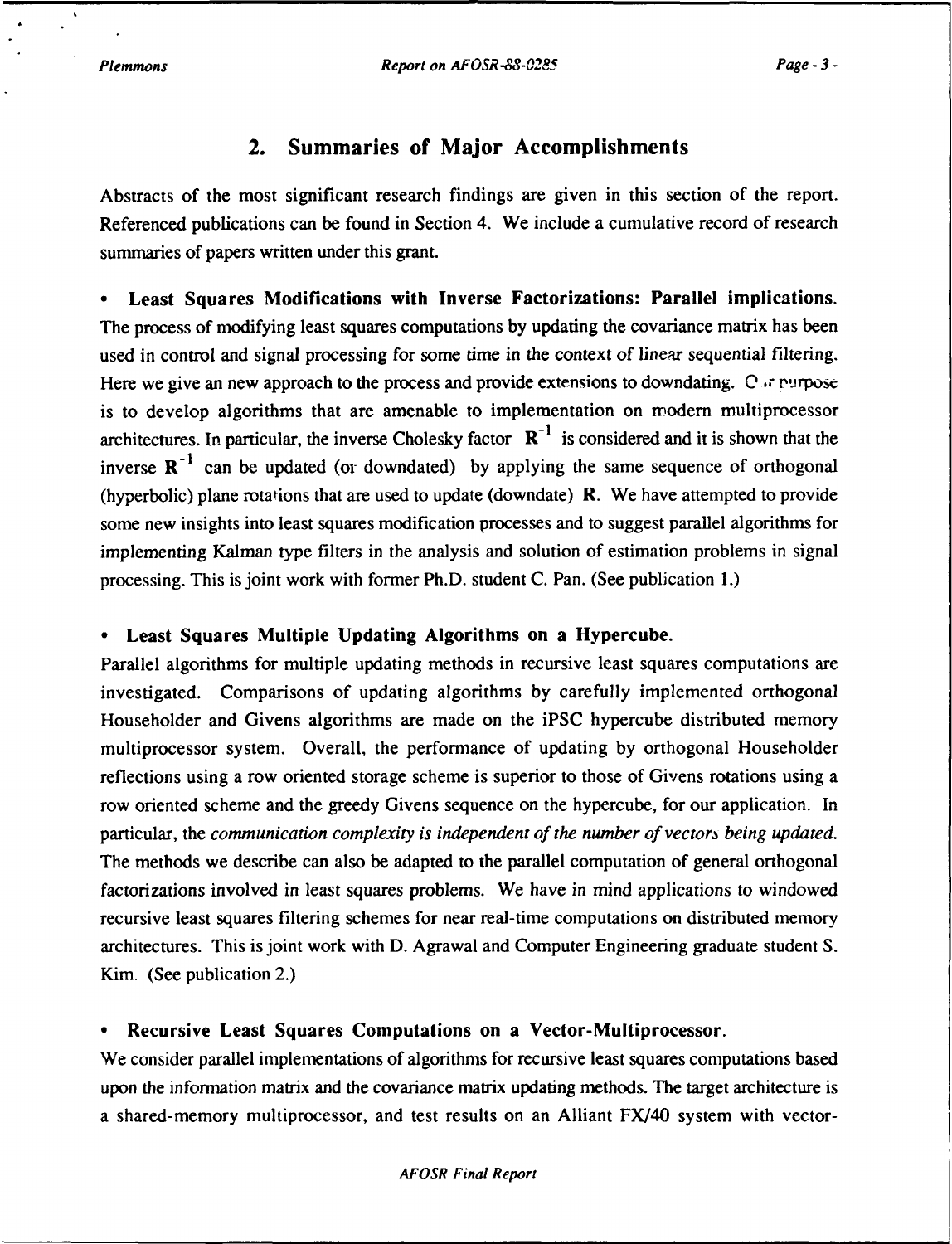multiprocessors *(purchased through an AFOSR DURIP grant)* demonstrate the parallel efficiencies of the algorithms. The results also show that the covariance method in a form *suggested by Pan and Plemmons is easily the most efficient* on the Alliant multiprocessor computer. This is an invited paper presented at the International Conference on the Mathematics of Networks and Systems, Amsterdam, June **1989.** (See publication **3.)**

#### **\* Optimality Relationships for p-cyclic SOR.**

The optimality question for block **p**-cyclic SOR iterations discussed in the classic textbooks by Young and Varga, as well as in the monograph **by** Berman and Plemmons, is answered under natural conditions on the spectrum of the block Jacobi matrix. In particular, it is shown that repartitioning a block p-cyclic matrix into a block q-cyclic form, **q < p,** results in asymptotically faster SOR convergence for the same amount of work per iteration. As a consequence **block** 2  cyclic SOR is shown to be optimal under these conditions. New applications of this work include p-cyclic iterative methods for queuing network analysis and constrained least squares computations arising in structural analysis. This is joint work with **A.** Hadjidimos at Purdue and **D.** Pierce at Boeing. (See publication 4.)

**- Substructuring Methods for Computing the Nullspace of Equilibrium Matrices.** Equations of equilibrium arise in numerous areas of engineering. Applications to electrical networks, structures and fluid flow are elegantly described in a recent book on applied mathematics **by** Strang. The context in which equilibrium equations arise may be stated in the *constrained minimization form:*

min  $(x^T F x - x^T r)$  subject to  $E x = s$ ,

Here **F** is generally some symmetric positive definite matrix associated with the minimization problem. For example, F is the element flexibility matrix in the structures application. An important approach (called the force method in structural optimization) to the solution to such problems involves dimension reduction nullspace schemes based upon computation of a basis for the nullspace for **E.** In our approach to solving such problems we emphasize the *parallel computation* of a basis for the nullspace of **E** and examine the applications to structural optimization and fluid flow. Several new block decomposition and node ordering schemes are suggested and reanalysis computations are investigated. The following figure illustrates our novel approach, which combines substructuring with nullspace decompositions.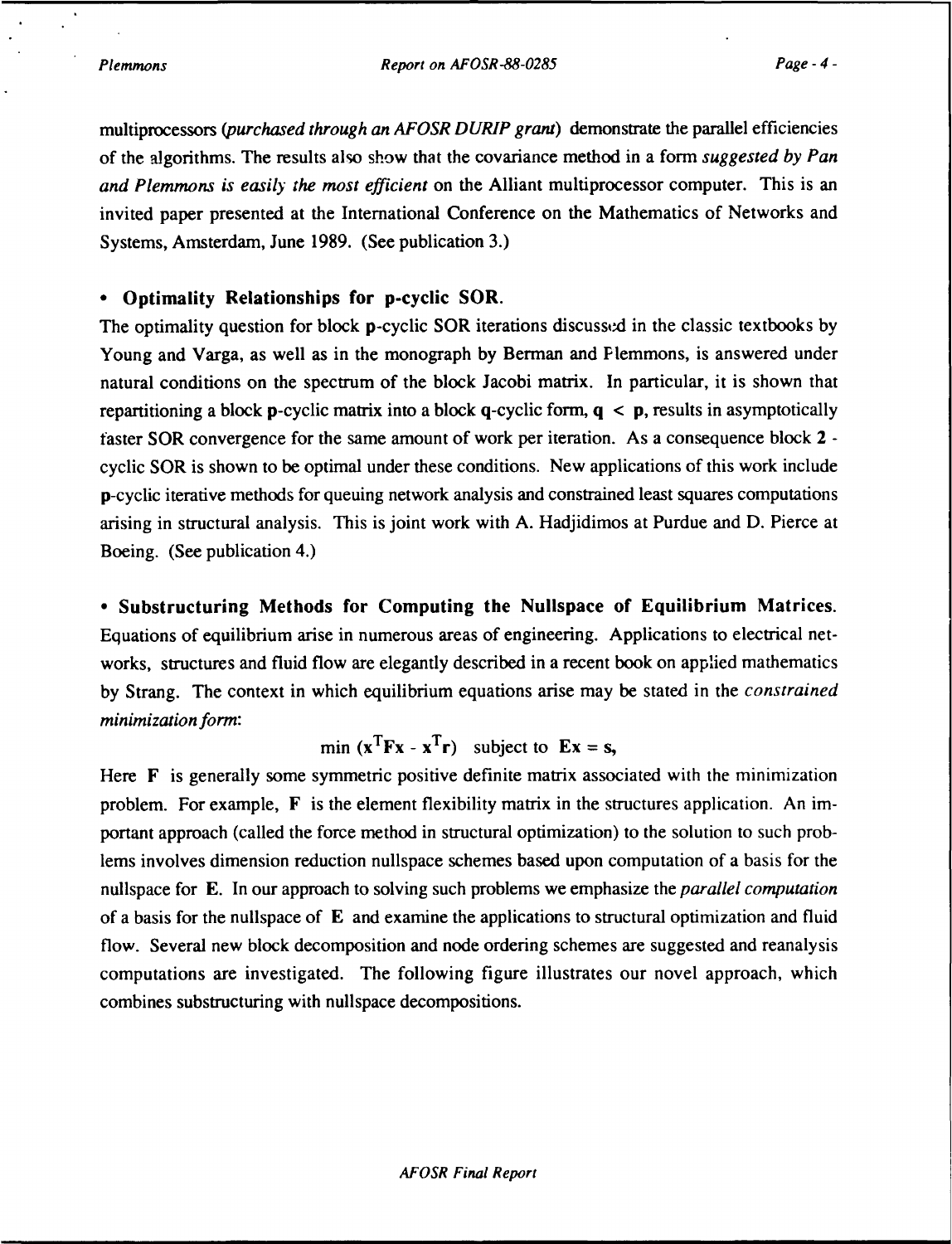

Figure 1. Truss Structure Problem Formulation.

Comparisons of these schemes are also made with those of C. Hall at the University of Pittsburgh, and others, for fluid flow computations. This is joint work with R. White. (See publication 5.)

**• An Iterative** Substructuring **Algorithm for Equilibrium Equations.** The topic of iterative substructuring methods, and more generally domain decomposition methods, has been extensively studied over the past few years, and the topic is well advanced with respect to first and second order *elliptic problems.* However, relatively little work has been done on more general constrained least squares problems (or equivalent formulations) involving equilibrium equations such as those arising, for example, in *realistic structural analysis applications.* The potential is good for effective use of iterative algorithms on these problems, but such methods are still far from being competitive with direct methods in industrial codes. The purpose of this paper is to investigate an order reducing, preconditioned conjugate gradient method proposed **by** *Barlow, Nichols and Plemmons* for solving problems of this type. The relationships between this method and nullspace methods, such as the force method for structures and the dual variable method for fluids, are examined. Convergence properties are discussed in relation to recent optimality results for Varga's theory of p-cyclic SOR. We suggest a mixed approach for solving equilibrium equations, consisting of both direct reduction in the substructures and the conjugate gradient iterative algorithm to complete the computations. Some typical problems considered in our numerical tests are indicated in the next figure.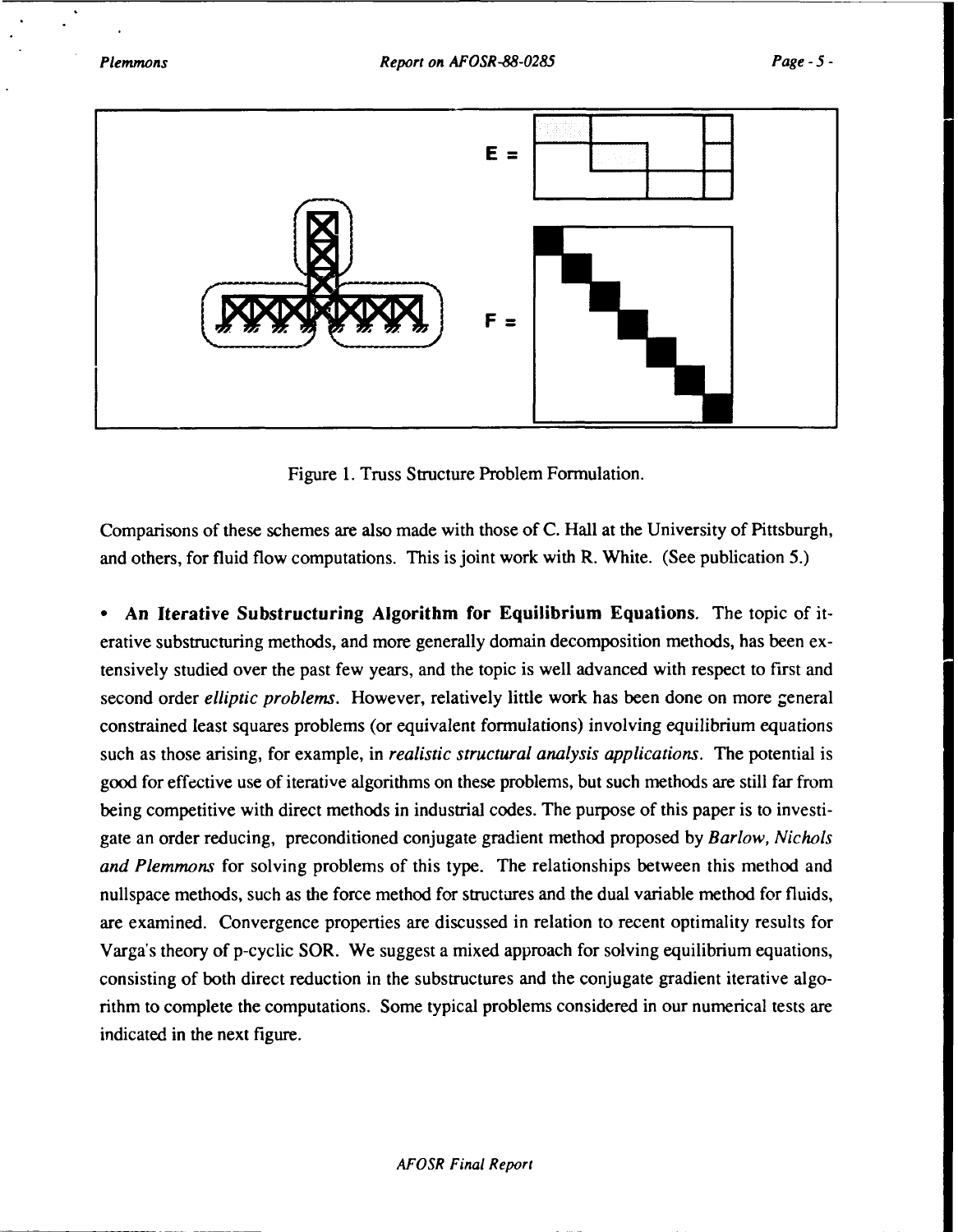

Figure 2. Some Two and Three Dimensional Problems Considered.

This is joint work with Major Douglas James who has written his Ph.D. dissertation with the principal investigator. (See publication 6.)

• Parallel **Algorithms for Dense Linear** Algebra Computations. Our purpose in this comprehensive *81 page typeset paper* is to provide an overall perspective of parallel algorithms for dense matrix computations in linear system solvers, least squares problems, eigenvalue and singular-value problems, as well as rapid elliptic PDE solvers. Numerical Linear digebra is a fundamental tool which is indispensable to scientific and engineering research, and these computations are becoming increasingly dependent upon the development and implementation of parallel algorithms on modem high-performance computers. With this in mind we have attempted in this paper to collect and describe and to put into perspective a selection of the more important parallel algorithms for numerical linear algebra. We give a *major new emphasis to certain computational primitives* whose efficient execution on parallel and vector computers is essential in order to obtain high performance algorithms. This is joint work with K. Gallivan and A. Sameh from the University of Illinois Center for Supercomputing Research and Development. (See publications 7, 9.)

**•** Recursive Least **Squares on** a Hypercube Multiprocessor Using the Covariance Factorization. We have developed an efficient parallel implementation of an algorithm for re-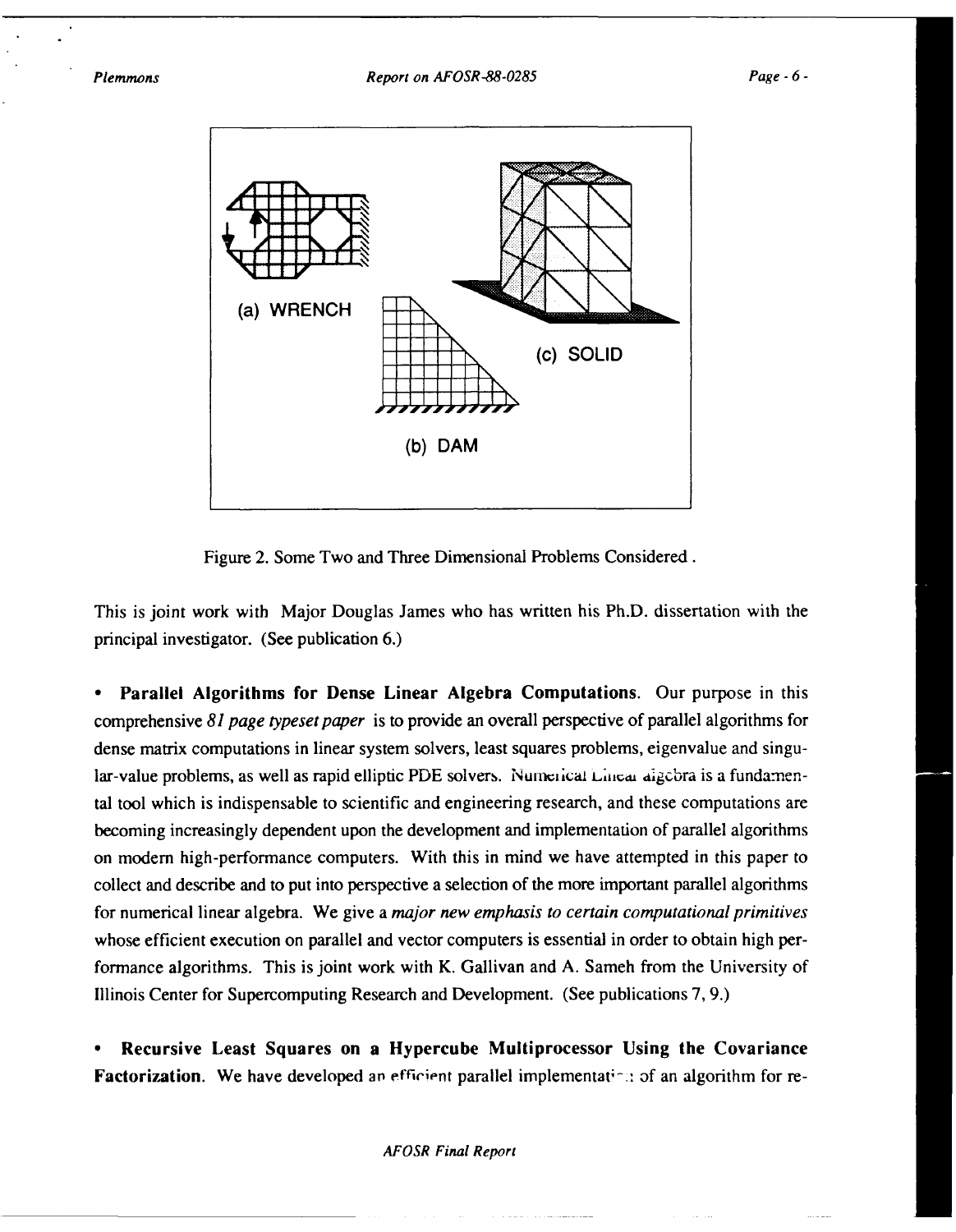cursive least squares computations based upon the covariance updating method. The target architecture is a distributed-memory multiprocessor, and test results on an Intel iPSC/2 hypercube demonstrate the parallel efficiency of the algorithm. **A** 64-node system is measured to execute the algorithm over 48 *times as fast* as a single processor for the largest problem that fits on a single node (fixed size speedup). Moreover, the computation times increase only slightly with an increase in the number of processors when the problem size per processor remains constant. Applications include robust regression in statistics and modification of the Hessian matrix in optimization, but the primary motivation for this work is the need for fast recursive least squares **com**putations in signal processing. This is joint work with **C.** E. Henkel. (See publications **8, 11.)**

**-** Implicit Nullspace **Iterative Methods for Constrained Least Squares Problems.** We propose a class of iterative algorithms for solving equality constrained least squares problems, generalizing an order-reducing algorithm first analyzed **by** Barlow, Nichols, and Plemmons. These algorithms, which we call implicit null space methods, are based on the classical nullspace method, except that a basis for the nullspace of the constraint matrix is not explicitly formed. The implicit methods allow great flexibility in the choice of preconditioner, and are suitable for parallel implementation on substructured problems. We offer some numerical results for both structural engineenng applications and Stokes Flow. The paper is **by** Major Douglas James, and is part of his dissertation work under this AFOSR grant. (See publication **10).**

**\* Order-Reducing Conjugate Gradients vs Block AOR for Constrained Least Squares Problems. We** compare the convergence properties of two iterative algorithms for solving equality constrained least squares problems of the form

min  $\|Gy - c\|_2$  such that  $Ey = b$ .

The first algorithm, due to Barlow, Nichols, and Plemmons, applies a variation of the conjugate gradient algorithm to a symmetric positive definite system which is smaller than the original problem. The second, Block Accelerated Over-relaxation, is a two parameter generalization of block SOR. Barlow, Nichols, and Plemmons have proven that their order-reducing conjugate gradient algorithm converges faster than block SOR. We extend their result to show that the algorithm is also superior to block AOR. Numerical examples arising in structural analysis confirm the analysis. The paper is **by** Ph.D student Major Douglas James, and is part of his dissertation work under this AFOSR grant. (See publication 12).

**\* Fast** Adaptive Condition Estimation. Recursive condition number estimates **of** matrices are useful in many areas of scientific computing, including: recursive least squares computations,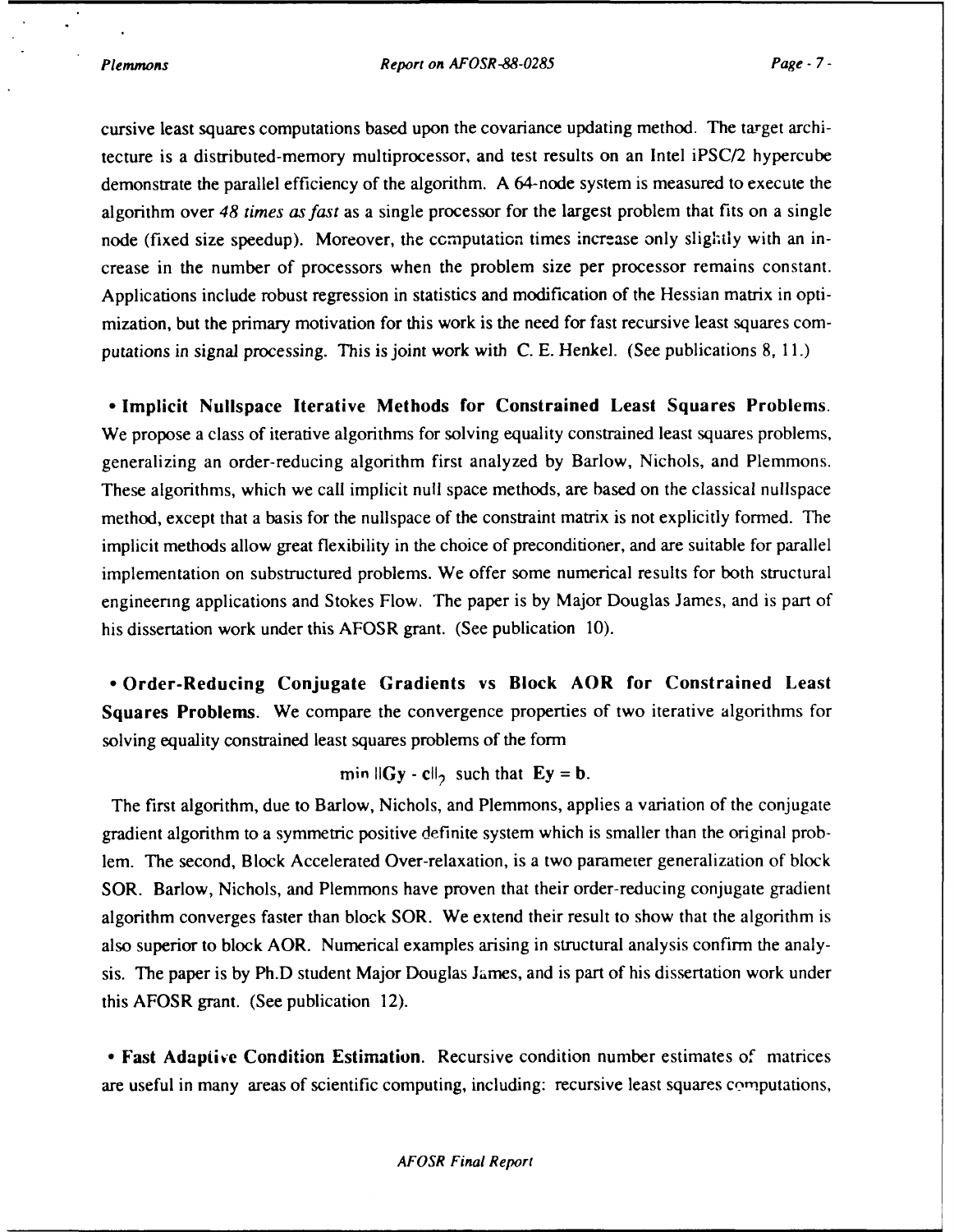optimization, eigenanalysis, and general nonlinear problems solved by linearization techniques where matrix modification techniques are used. Our purpose in this paper is to propose a fast adaptive condition estimator, which we call *ace*, for tracking the condition number of the modified matrix over time, in terms of its triangular factors. *ace* is fast in the sense that only  $O(n)$  operations are required for n parameter problems, and is adaptive over time, *i.e.,* estimates at time t are used to produce estimates at time  $t + 1$ .



Figure 3. Performance of our Adaptive Condition Estimator on Signal Processing Data.

Traditional condition estimators for triangular factors, such as the LINPACK and LAPACK type schemes, generally require  $O(n^2)$  operations. *ace* is in the spirit of the popular incremental condition estimation scheme, *ice,* developed by Bischof and used in LAPACK, in the sense that the estimates are based on max-min principles. Numerical experiments are reported (see Figure 3), indicating that the scheme *ace* yields an accurate and robust, yet inexpensive, adaptive condition estimator for recursive matrix modifications. This is Joint work with D. Pierce at the Boeing Company. (See publication 13).

**-** Tracking the Condition Number for RLS in Signal Processing. We apply a fast adaptive condition estimation scheme, called *ace,* for recursive least squares (RLS) computations in signal processing. *ace* is fast in the sense that only O(n) operations are required for n parameter problems, and is adaptive over time, i.e., estimates at time t are used to produce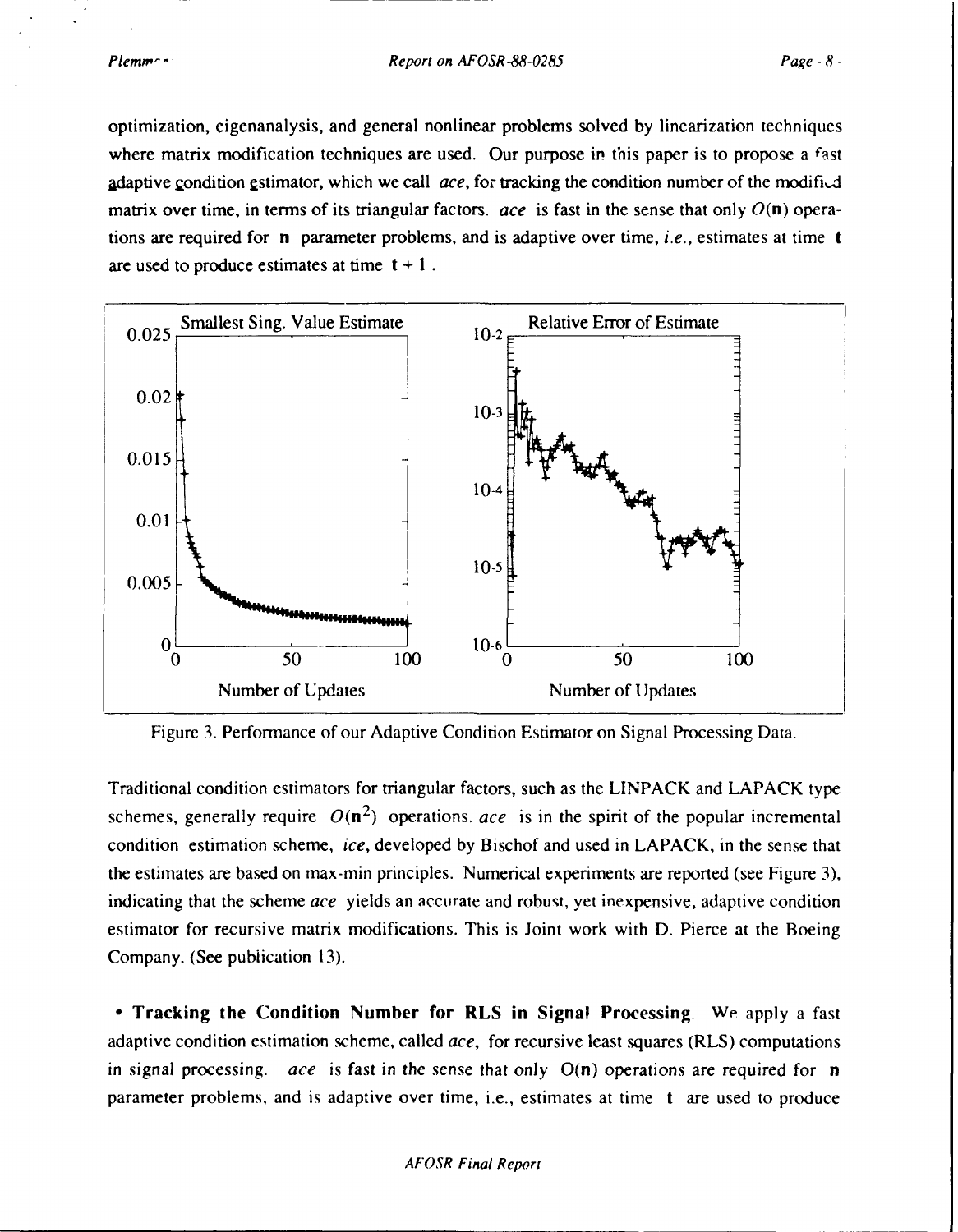*Plemmons Report on AFOSR-88-0285 Page* **-** *9-*

estimates at time **t + I.** RLS algorithms for linear prediction of time series are applied in various fields of signal processing: identification, estimation and control. However, RLS algorithms are known to suffer from numerical instability problems under finite word-length conditions, due to ill-conditioning. We develop adaptive procedures, linear in the order of the problem, for accurately tracking relevant extreme singular values and associated condition numbers over time **t** . In this paper exponentially-weighted data windows are considered. *ace* is in the spirit of an incremental condition estimation scheme, *ice,* proposed **by** Bischof in conjunction with orthogonal factorization. Numerical experiments indicate that *ace* yields a very accurate, yet inexpensive, RLS condition estimator. The following figure illustrates how our Kalman filtering schemes find applications in target tracking.



Figure 4. Tracking Filter based on updating Covariance Matrix.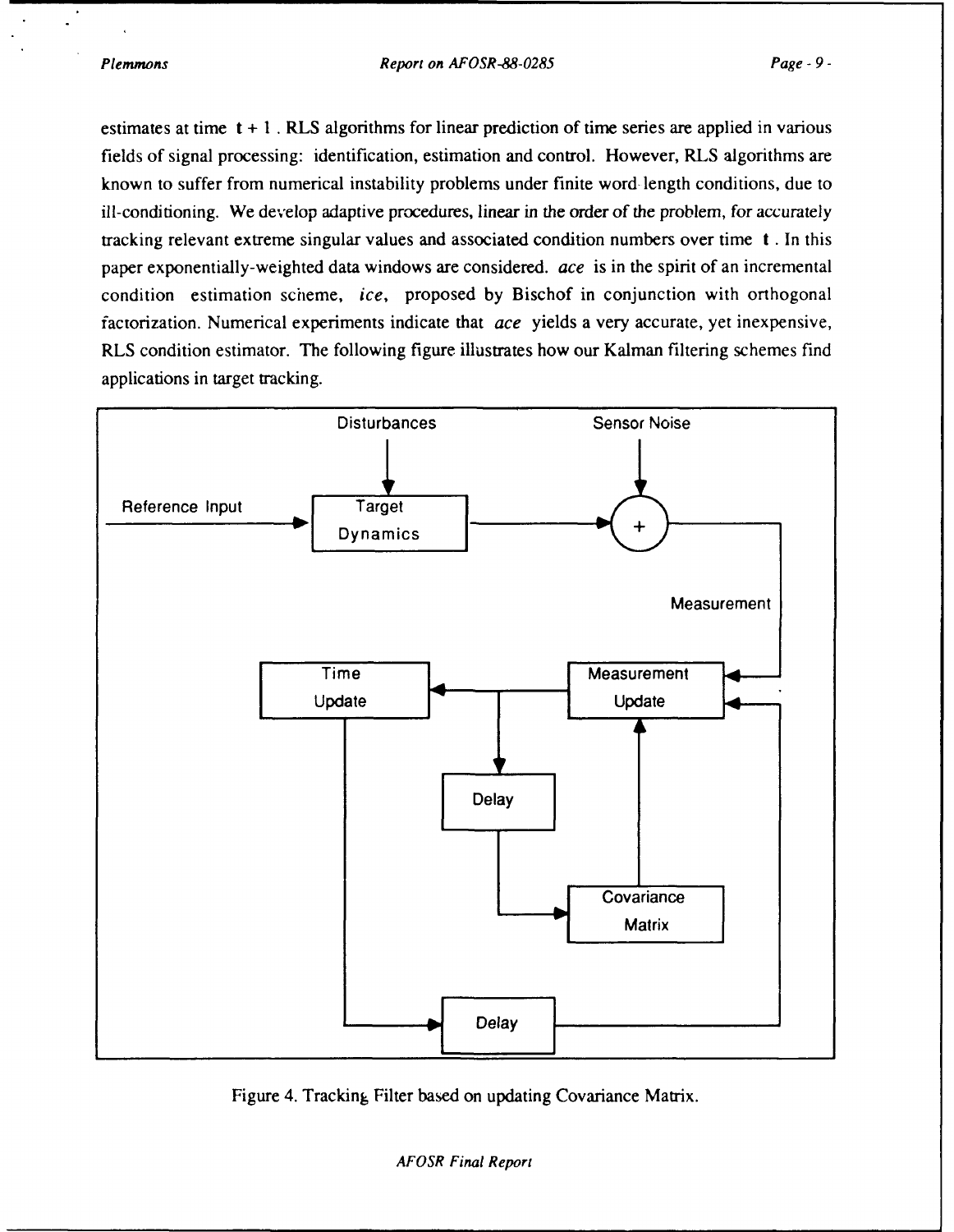As a side benefit, *ace* also provides accurate bounds on the power spectral densities in the context of adaptive filtering in signal processing. This is Joint work with D. Pierce at the Boeing Company. (See publication 14).

### **-** Block **Cyclic** SOR **for Markov Chains with p-cyclic Infintesimal Generator.**

The block SOR method for the computation of the steady state distribution of finite Markov chains that possess p-cyclic infinitesimal generators is considered. It is shown that convergence, in a sense more general than the usual, may be obtained, even if the SOR iteration matrix violates the usual conditions for semiconvergence. Necessary and sufficient conditions for convergence in this, extended, sense are derived. They are then applied in the case where the pth power of the associated Jacobi matrix of the system to be solved possesses only nonnegative eigenvalues. Exact convergence intervals and the optimal  $\omega$  values are derived for this case. In addition to the "usual" optimal  $\omega$  in the interval  $(1, \frac{p}{p-1})$ , other  $\omega$  values, that yield convergence in the extended sense, are found to achieve the same, optimal, convergence rate. Numerical tests indicate that small perturbations of  $\omega$  around the optimal value affect the convergence factor much less, if these newly introduced optimal  $\omega$  values are used. Numerical tests fully support the theory developed here. This is joint work with Kimon Kontovasilis and William J. Stewart. (See publication 15).

#### **• Adaptive Lanczos Methods for Recursive Condition Estimation.**

Estimates for the condition number of a matrix are useful in many areas of scientific computing, including: recursive least squares computations, optimization, eigenanalysis, and general nonlinear problems solved by linearization techniques where matrix modification techniques are used. The purpose of this paper is to propose an adaptive Lanczos estimator scheme, which we call *ale*, for tra, king the condition number of the modified matrix over time. Applications to recursive least squares (RLS) computations using the covariance method with sliding data windows are considered. The scheme *ale* is fast for arbitrary n parameter problems arising in RLS methods in control and signal processing, and is adaptive over time, *i.e.,* estimates at time t are used to produce estimates at the next time step  $t + 1$ . Comparisons are made with other adaptive and non-adaptive condition estimators for recursive least squares problems. Numerical experiments are reported in our studies indicate that *ale* yields a very accurate recursive condition estimator. This is joint work with graduate assistant William Ferng and with Gene H. Golub at Stanford University. (See publication 16).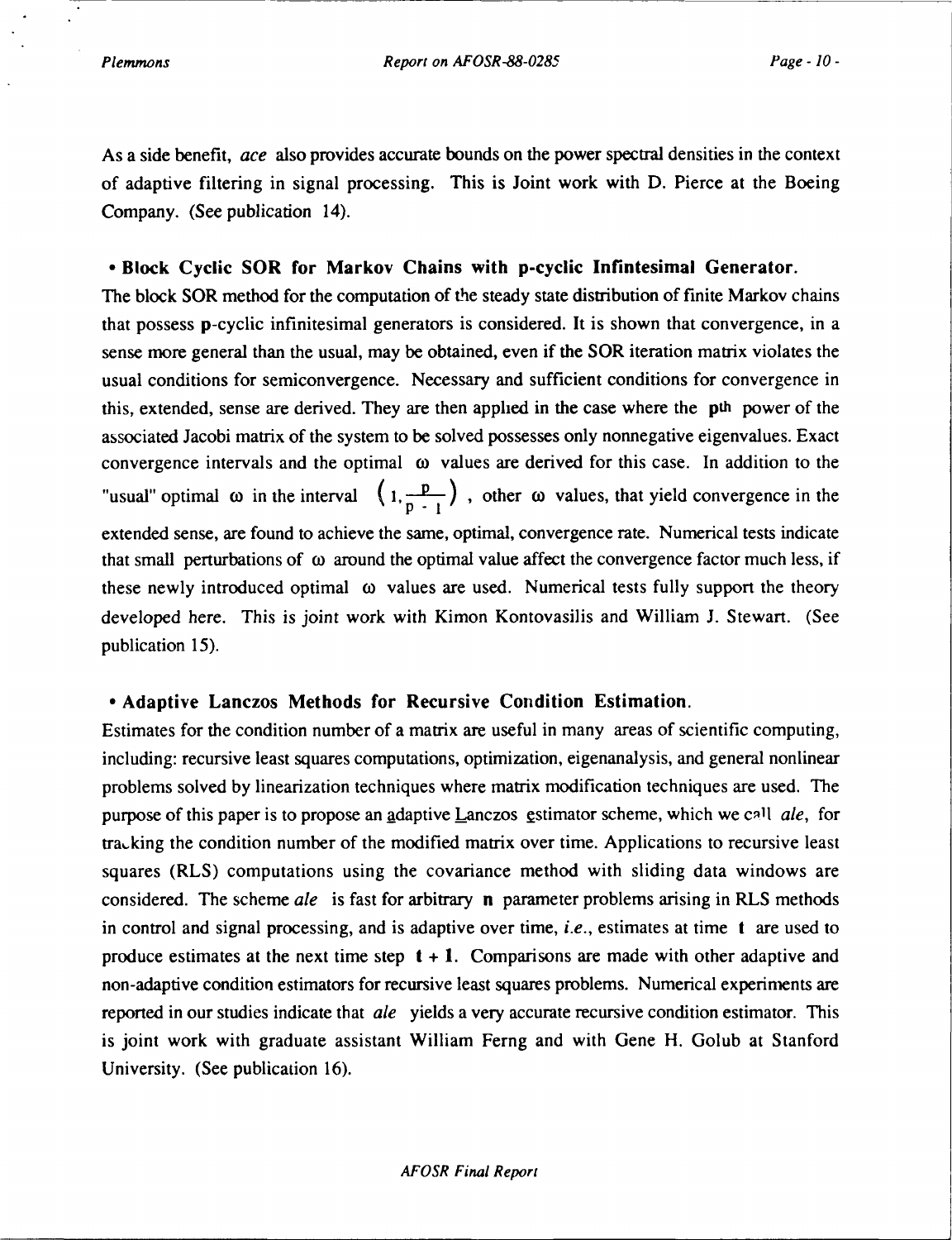#### \*Inverse Factorization Methods in Linear Prediction.

A new inverse factorization technique is presented for solving linear prediction problems arising in signal processing. The algorithm is similar to a scheme of Luk and Qiao in that it uses the rectangular Toeplitz structure of the data to recursively compute the prediction error and to solve the problem when the optimum filter order has been found. The novelty of the scheme presented here is the use of an inverse factorization scheme by Pan and Plemmons for solving the linear prediction problem with low computational complexity and without the need for solving triangular systems. We also provide a linear systolic array for solving these problems. Extensions of this work to two dimensional signal processing problems are being made. Here, one works with block Toeplitz matrices. This is joint work with graduate assistant James Nagy and the research overlaps the new project: AFOSR-91-0163. (See publication 17).

#### **•** Iterative Lanczos-Based Condition Estimators for Linear Systems.

For the system of linear equations  $Ax = b$ , with a fixed nonsingular matrix A, the condition number  $K(A)$  is important since it provides information about the sensitivity of the solution to perturbations in the data. We suggest here an iterative approach to estimating the condition number of A, based on the Lanczos method. We call this scheme ILE: Iterative Lanczos Estimator. The results of numerical experiments on over 600 test matrices indicate that this scheme is robust and accurate. Three different condition estimators, including a generalization of the LINPACK algorithm with "look behind" strategy suggested by Cline, Conn and Van Loan, the probabilistic condition estimator suggested by Higham, and the incremental condition estimator ICE suggested by Bischof, are compared with ILE. Parallel implementations of **ILE** are discussed and computations on a Cray Y-MP are reported. This is joint work with graduate assistant William Ferng and the research overlaps the new project: AFOSR-91-0163. (See publication 18).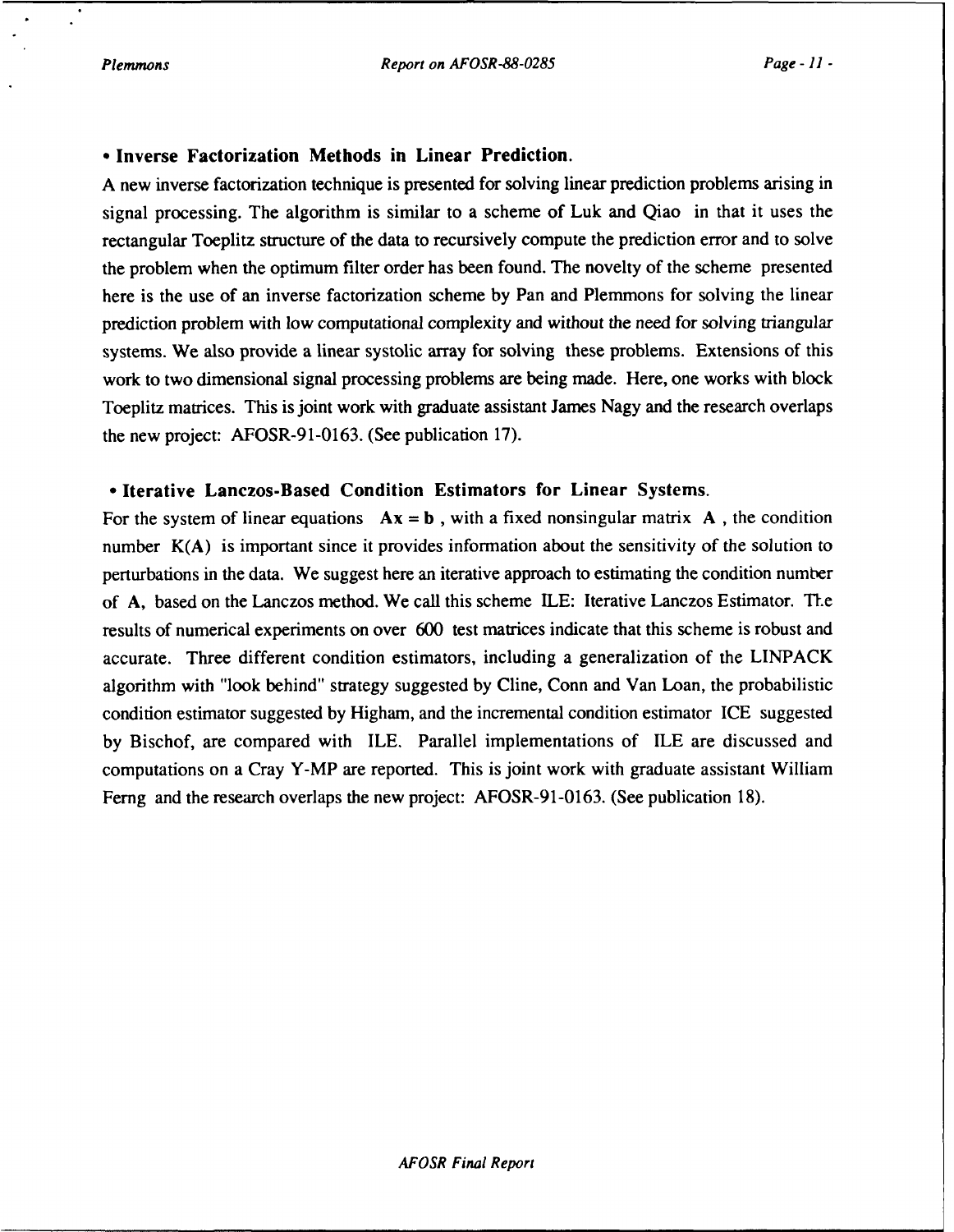## **3. Graduate Students**

The following graduate students are have worked under the principal investigator for this grant.

• Douglas James. Ph.D. August 1990. Douglas is a Major in the U.S. Air Force. He received his B.S. degree at the Air Force Academy and his M.S. degree at MIT under the direction of Professor Gilbert Strang, before enrolling at NCSU to pursue his Ph.D in mathematics under the direction of the principal investigator. His graduate study was funded by the Air Force Institute of Technology, WPAFB, OH. Major James' dissertation topic was on iterative least squares substructuring methods. Two papers from his dissertation have already been accepted for publication, and a third was given as an invited student paper at a national SIAM conference. Major James is now assigned to the Air Force Academy.

\* William Ferng. William is pursuing his Ph.D. in mathematics with a minor in computer science under the direction of the principal investigator. He did his undergraduate work in engineering at Taiwan National University. Mr. Ferng has considerable parallel processing and supercomputing experience. His dissertation is in parallel algorithms for least squares computations. He is expected to graduate under the principle investigator's direction in 1992.

\* James Nagy. James is pursuing his Ph.D. in mathematics with a minor in electrical and computer engineering under the direction of the principal investigator. He did his undergraduate and M.S. work at Northern Illinois University. His M.S. thesis at NIU involved a study of fast Toeplitz algorithms in sequential estimation. His dissertation topic is signal and image processing: identification, estimation and control. He is expected to graduate under the principle investigator's direction in August 1991. He has been awarded a Post Doctoral position with the Institute for Mathematics and its Applications, University of Minnesota, for the academic year 1991-92.

## **4. Technical Publications**

- **1.** Least *squares* modifications with *inverse factorizations: parallel implications, J.* **Computational and Appl.** Math., 27(1989), pp. 109-127 (with C. Pan). Research on this paper overlaps **AFOSR-83-19500.**
- *2. Least squares multiple updating algorithms on a hypercube,* Inter. **J.** Parallel **and Dist. Computing, 8 (1990), pp. 80-88** (with **D.** Agrawal and **S.** Kim).
- *3. Recursive least squares on a vector-multiprocessor,* **Proc.** International **Symp. MTNS-89,** Sig. Proc. **and Numer** Meth., Amsterdam 1989, Birkhauser Press Boston, Inc., **3(1990), pp.** 495-502.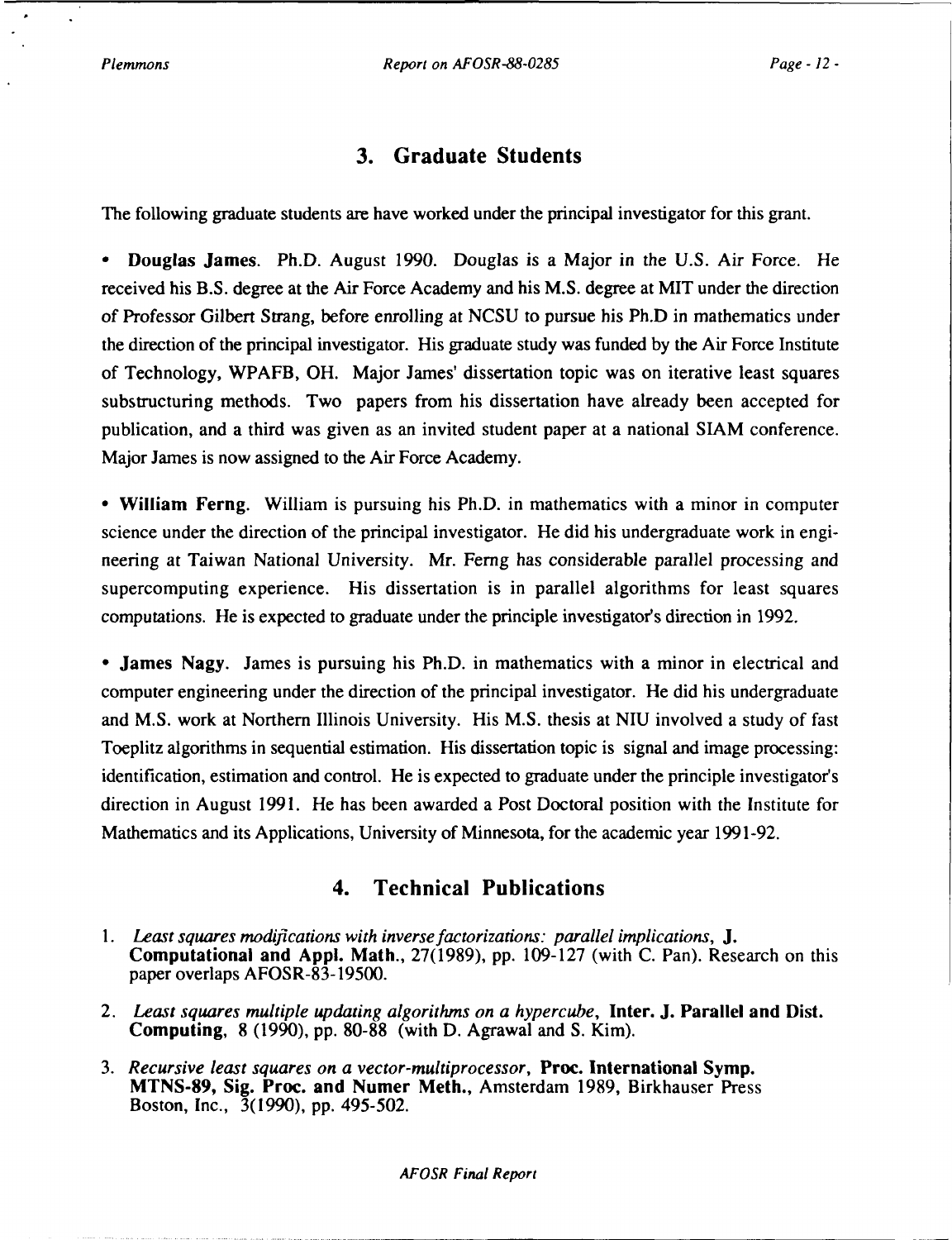- *4. Optimality relationships for p-cyclic SOR,* Numer. Math., 56 (1990), pp. 635-643 (with **A.** Hadjidimos and **D.** Pierce).
- *5. Substructuring methods for computing the nullspace of equilibrium matrices,* SIAM **J.** Matrix Analysis, **11 (1990), pp.** 1-22 (with R. White).
- *6. An iterative substructuring algorithm for equilibrium equations,* Numer. Math., **57(1990),** pp. 625-633 (with D. James).
- *7. Parallel algorithms for dense linear algebra computations,* **SIAM Review,** 32 (1990), pp. 54- 135 (with K. Gallivan and A. Sameh).
- 8. *Parallel recursive least squares on a hypercube multiprocessor,* in Numerical Linear **Algebra, Digital Signal Processing and Parallel Algorithms, NATO ASI Series F,** Springer-Verlag, Ed. by G. Golub and P. Van Dooren, (1990), pp. 571-579.
- 9. Parallel Algorithms for Matrix Computations, SIAM Press, Philadelphia PA, November (1990), 197pp. (Joint with K. Gallivan, M. Heath, E. Ng, J. Ortega, B. Peyton, C. Romine and R. Voigt).
- 10. *Implicit nullspace iterative methods for constrained least squares problems,* Invited student paper at the Copper Mt. Conf. on Iterative Methods, Copper Mt., CO (1990), submitted to the SIAM **J.** Sci. Stat. Comp. (by Ph.D. student Major Douglas James, and part of his dissertation work supported under this AFOSR grant.)
- *11. Recursive least squares on a hypercube multiprocessor using the covariancefactorization,* **SIAM J.** Sci. Stat. Comp., **12(1991), pp.** 95-106 (with C. Henkel).
- *12. Order-reducing conjugate gradients vs block AOR for constrained least squares problems,* to appear in Lin. **Alg.** and It's Applications, (1991) (by Ph.D student Major Douglas James, and part of his dissertation work supported under this AFOSR grant).
- 13. *Fast adaptive condition estimation,* to appear in SIAM **J.** Matrix Anal. (1991) (with D. Pierce).
- 14. *Tracking the condition number for RLS in signal processing,* to appear in Mathematics **of** Control, Signals and Systems, (1991) (with D. Pierce).
- 15. *Block cyclic SOR for Markov chains with p-cyclic infintesimal generator,* Lin. AIg. Applic. Special Issue on Iterative Methods, to appear (1991) (with K. Kontovasilis and W. J. Stewart).
- 16. *Adaptive Lanczos methods for recursive condition estimation,* to appear in Numerical Algorithms, (1991) (with William R. Femg and Gene H. Golub).
- 17. An inverse factorization algorithm for linear prediction, preprint, (1991) (with J. Nagy). Research on this paper overlaps the new project: AFOSR-91-0163.
- *18. Iterative Lanczos-based condition estimators,* preprint, (1991) (with W. Ferng). Research on this paper overlaps the new project: AFOSR-91-0163.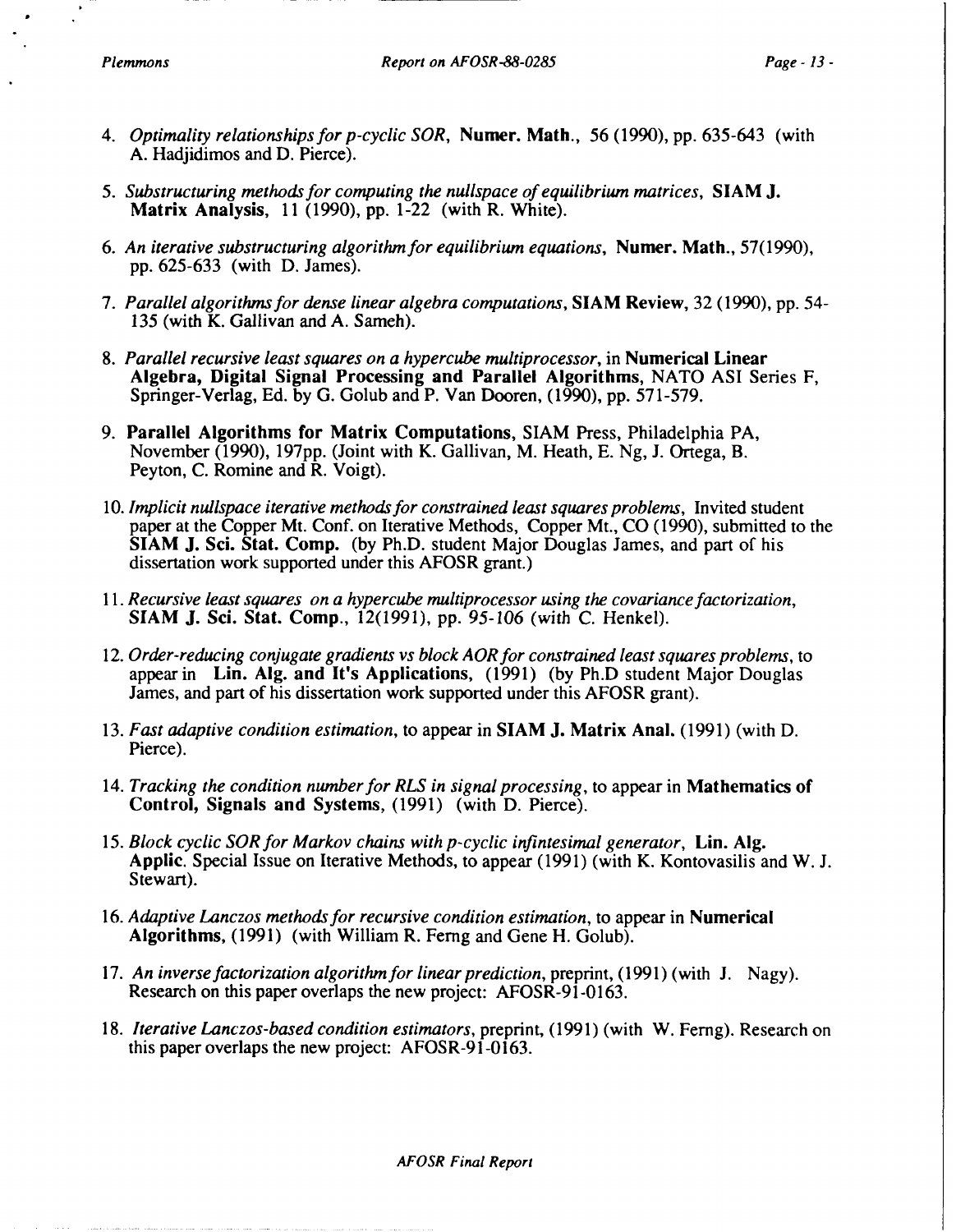### **5.** Invited Research Presentations

- *\* Recursive Least Squares on a Hypercube Multiprocessor,* **NATO** Workshop on Num. Lin. **AIg.,** Signal Proc. and Parallel Algorithms, Leuven, Belgium, August **1988.**
- *\* Least Squares Computations in Signal Processing,* University **of** Illinois-Urbana, Colloquium, October **1988.**
- *\* Parallel Algorithms for Recursive Least Squares Computations,* University of Pittsburgh and Carnegie-Mellon, Colloquium, December **1988.**
- *\* An Iterative Substructuring Algorithm for Equilibrium Equations,* R. **S.** Varga Conf. on Approx. Theory and Numerical Linear Algebra, Kent OH, March **1989.**
- **"** *Recursive Least Squares Computations,* International Conf. on Mathematics in Networks and Systems, Amsterdam , June **1989.**
- **"** *Modified Least Squares Methods,* Minisymp. **- SIAM** Conf., San Diego **CA,** July **1989.**
- *Fast RLS Methiods in Signal Processing,* Boeing Aircraft Company, Seattle WA, Colloquium, August **1989.**
- **"** *Least Squares and Related Computations on High Performance Architectures,* Wake Forest University, Colloquium, January **1990.**
- *\* Panel Presentation on Scientific Computing,* **ACM - IEEE** Supercomputing **'89,** Reno **NV,** November **1989.**
- **"** *Department Heads Presentation: What is Scientific Computing?,* **ACM** Annual Computer Science Conference, Washington, **DC,** February **1990.**
- **"** *Fast Adaptive Condition Estimation in Signal Processing,* Householder XI Symposium, Halmstad, Sweden, June **1990.**
- **"** *Congugate Gradient Methods for Least Squares Computations,* Symposium at the **USSR** Academy of Sciences, Moscow, Russia, July **1990.**
- **"** *Software Needs in Signal Processing,* DARPA Workshop on Science and Technology for the 90's, Oak Ridge, **TN,** September **1990.**
- **"** *Comparison of Adaptive Condition Estimators in Signal Processing and Control,* **SIAM** Conf. on Lin. **Alg.** in Signals, Systems and Control, San Francisco, CA, November 1990.